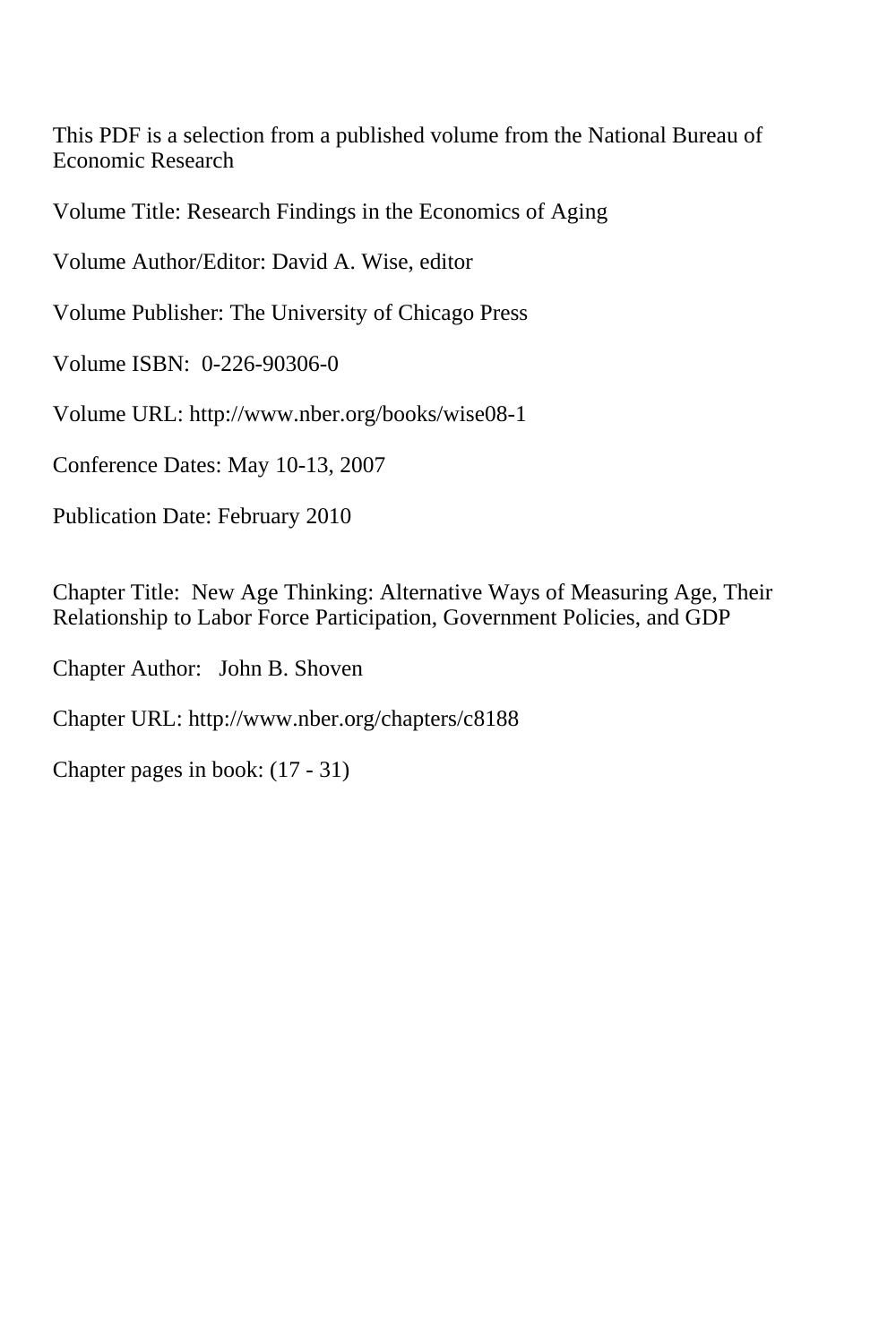# **New Age Thinking** Alternative Ways of Measuring Age, Their Relationship to Labor Force Participation, Government Policies, and GDP

John B. Shoven

This chapter is not about what you think it is. It is about how to measure age. I argue that there are better alternatives to the standard measure of years- since- birth. In fact, I claim that public policy would be better if age were more appropriately specified in the law. A particularly simple alternative to years- since- birth would be a measure of age based on mortality risk. Groups whose mortality risk is high would be considered old, those with low mortality risk would be classified as young, and those with the same mortality risk would be considered to be the same age. Another closely related approach would be to measure age from the other end of life, at least in expected terms. That is, remaining life expectancy (RLE) would be the measure of age—those with a short RLE would be considered elderly and those with a long RLE would be considered young. One advantage of the RLE approach is that it is measured in years, units that are widely understood, unlike mortality risk, which is measured in the percentage chance of dying within a year.

Even at a point in time, there are differences between the various ways of measuring age. For instance, RLE and mortality risk would reflect that a man at the conventionally defined age of sixty-five is roughly the same age as a woman of age seventy. The real differences between the proposed mortality-based measures and the conventional years-since-birth measure

John B. Shoven is the Charles R. Schwab Professor of Economics at Stanford University, director of the Stanford Institute for Economic Policy Research, and a research associate of the National Bureau of Economic Research.

The author would like to thank Gopi Shah Goda and Matthew Gunn for discussing these matters with me and helping with the analysis. Also, he would like to thank Erzo Luttmer for his insightful discussion of the paper at the Boulders conference and the other participants in the conference for their ideas and reactions. Victor Fuchs, my long time colleague and friend, was on this tack long before me. The remaining flaws in the logic are all mine.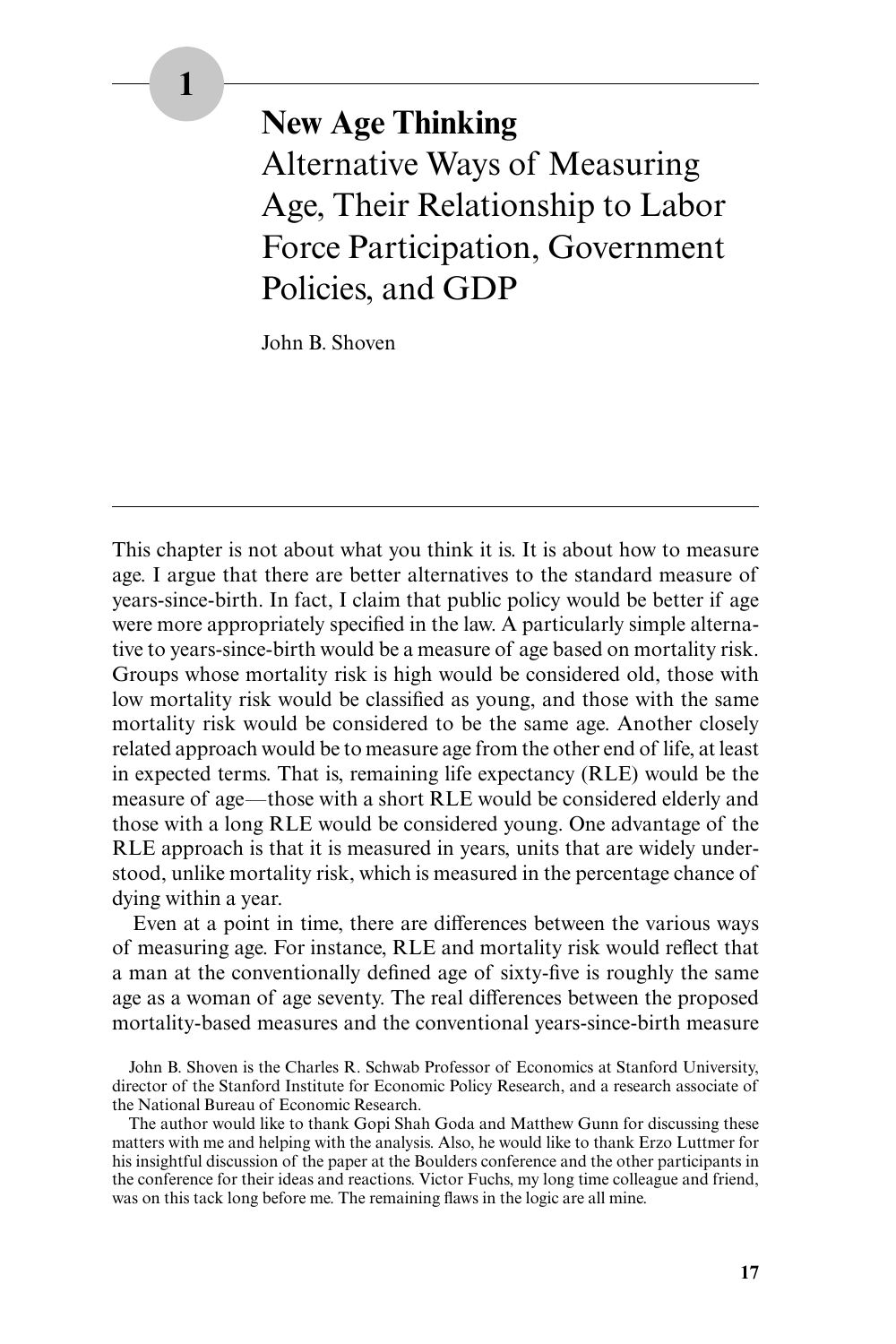comes when comparing populations at different points in time, such as comparing the 1965 population with the 2007 population or the projected 2050 population. The different measures will, for instance, give a very different answer to how many elderly people there will be in 2050. Later in the chapter we will look at how these various ways of measuring age would apply to labor force participation and also how different old-age dependency ratios might look under the alternative approaches.

To the best of my knowledge, there is not a large existing literature on alternative ways of measuring age. The paper that contains ideas most similar to mine was written by my Stanford colleague Victor Fuchs (1984). In his paper, Victor discusses using remaining life expectancy as a better measure of age and noted that when Social Security was designed in 1935, the gender-blended remaining life expectancy at age sixty-five was 12.5 years. By 1984, those who had 12.5 years of remaining life expectancy were seventy two years of age. Victor went on to say that if sixty-five was the appropriate entry age for being categorized as elderly in 1935, then the entry age for that status should have been seventy-two in 1984. Thus, Victor already had the idea of an alternative measure of age and suggested that "nominal ages" could or perhaps should be adjusted to "real ages" based on mortality or remaining life expectancy.

Another paper that is closely related is Cutler and Sheiner (2001). The authors are concerned with the impact of demographic changes on medical spending both in the past and in future projections. They note that for acute care and nursing home care, demand is more a function of remaining life expectancy than it is of age. They also note the high medical costs associated with the last year of life and that, on average, the last year of life has been occurring at older and older ages. They do not quite reach the conclusion that I have—namely, that age itself could be defined as something other than years- since- birth—but their analysis suggests the need for a new measure of age.

In order to get started, figures 1.1 and 1.2 introduce the concept of mortality milestones—the first age at which men and women reach 1, 2, and 4 percent mortality risk. Figure 1.1 shows that in the year 2000, men first reached a mortality risk of 1 percent at age fifty-eight, they first reached a 2 percent mortality risk at age sixty-five, and they reached the 4 percent milestone at age seventy-three. The corresponding ages in 1970 were fifty-one, fifty-nine, and sixty-eight. The figure says that fifty-one-year-olds in 1970 and fifty-eight-year-olds in 2000 had the same mortality risk (1 percent), fifty-nine-year-olds in 1970 and sixty-five-year-olds in 2000 similarly had the same mortality (2 percent), and sixty-eight-year-olds in 1970 had the same mortality risk as seventy-three-year-olds in 2000. In just the thirty years between 1970 and 2000, the age at which 1 percent mortality is reached advanced seven years, the age at which 2 percent mortality risk is reached advanced six years, and the age at which 4 percent is reached advanced five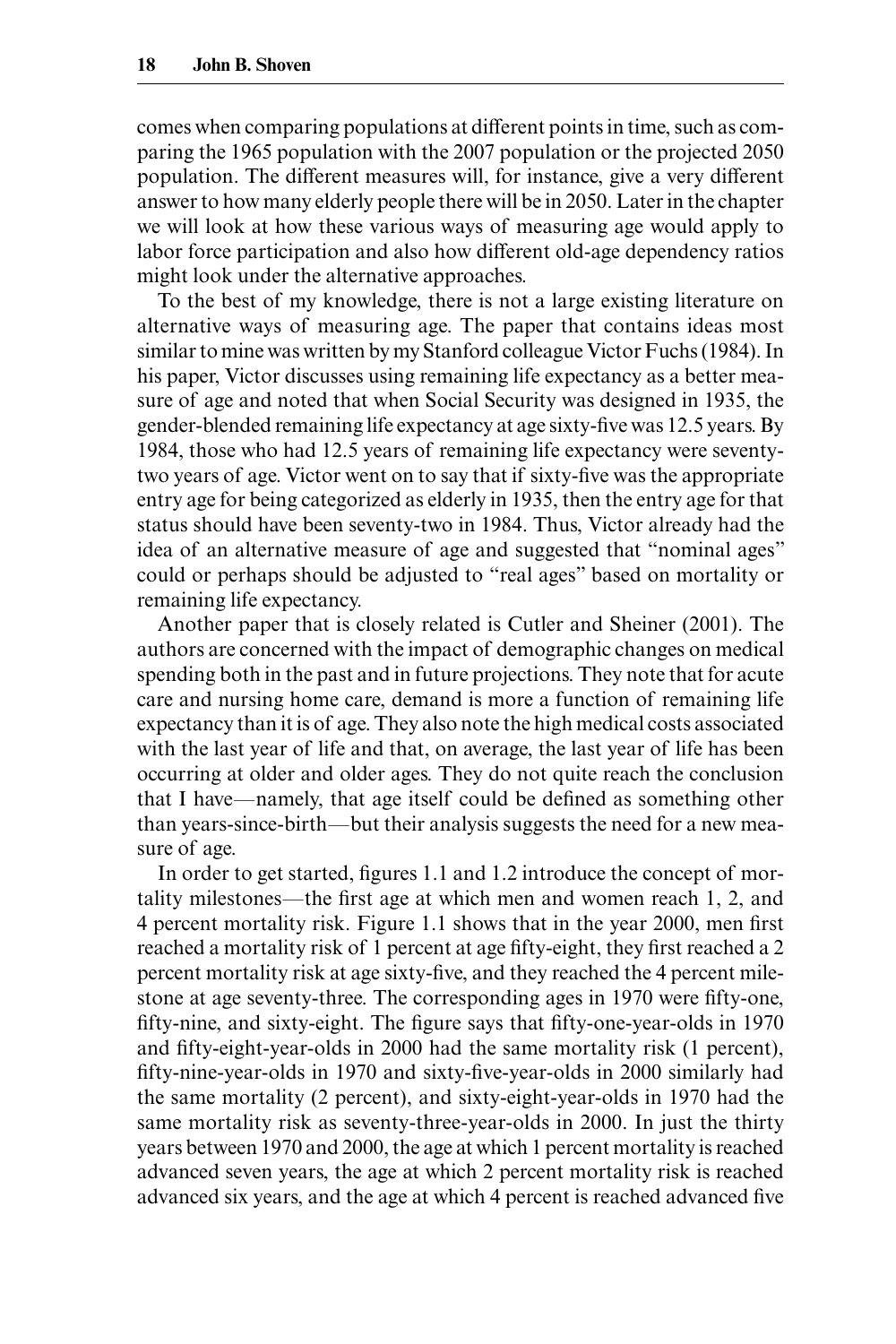

**Fig. 1.1 Age of mortality milestones for men, 1940– 2000**

*Note:* Sixty-five-year-olds in 2000 had the same mortality risks as fifty-nine-year-olds in 1970.



Fig. 1.2 Age of mortality milestones for women, 1940–2000 *Note:* Sixty-three-year-olds in 2000 had the same mortality risks as fifty-nine-year-olds in 1970.

years. Any way you look at it, there was remarkable progress in age-specific mortality. A mortality-based age system would suggest that fifty-nine-yearold men in 1970 and sixty-five-year-old men in 2000 were the same age.

Figure 1.2 has the corresponding information for women. Two things are immediately apparent. First, women at the same number of years since birth are effectively younger than men of the same conventionally defined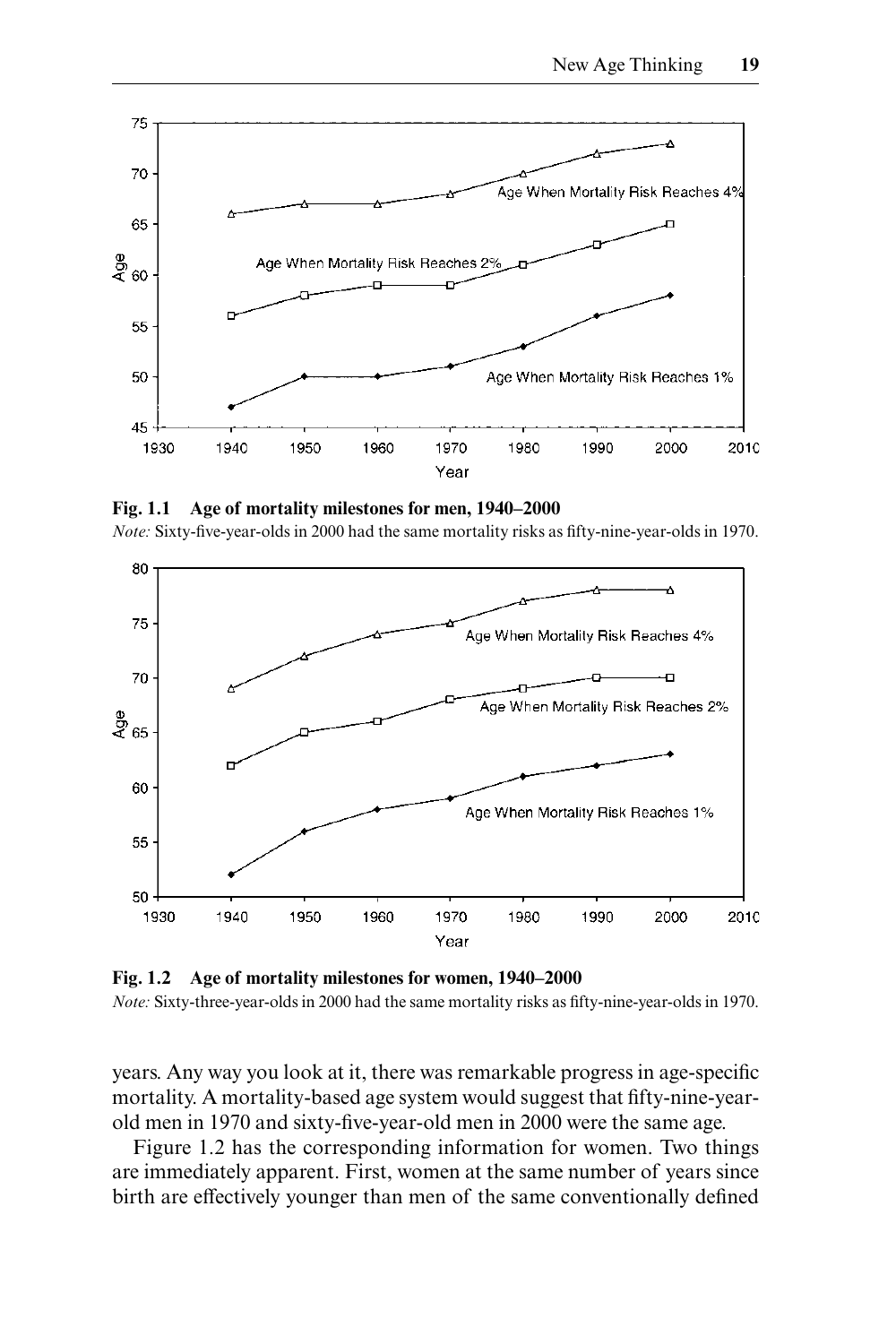age. In 2000, women first reach a 1 percent mortality risk at age sixty-three (compared with fifty-eight for men), a 2 percent mortality risk at seventy (compared with sixty-five for men) and a 4 percent mortality risk at age seventy-eight (compared with seventy-three for men). The mortality risk approach to measuring age would have seventy- year- old women in 2000, sixty-five-year-old men in 2000, and fifty-nine-year-old men in 1970 as all being the same age.

The measurement of age with different measures is not like choosing between measuring temperature on a Fahrenheit or Centigrade scale. The connection between the two temperature measures is linear and constant through time. In a very real sense, it does not matter which scale you use. However, the relationships between the different ways of measuring human age change over time and some apparently important phenomenon are primarily due to a particular method of age measurement. For instance, it is reasonably well-known that Medicare spends more on men than it does on women of the same age. The difference (being of the order of 30 percent) is not small. But, this result is a function of how age is measured. Medicare spends roughly the same amount on men and women with the same mortality risk or with the same remaining life expectancy (Shoven 2004). Of course, the fact that reconciles these observations is that seventy-five-yearold women are younger than seventy-five-year-old men, at least according to an age system based on mortality risk or remaining life expectancy.

Figures 1.1 and 1.2 also show that the rate of mortality progress was somewhat slower for women than for men, at least for the last thirty years of the twentieth century. The age at which women first reach a 1 percent mortality risk went up four years between 1970 and 2000 (versus seven years for men), the age at which mortality risk reaches 2 percent advanced two years for women (versus six for men) and the age where 4 percent mortality is "achieved" advanced three years for women (versus five years for men).

Figures 1.3 and 1.4 illustrate the same phenomenon slightly differently. They show mortality risk by years-since-birth for men and women in 1965 and 2005. Once again, we see that there was more mortality progress for men than women over this period. One way to look at it is the amount you would have to shift the 1965 curve to the right in order for it to overlap the 2005 curve. If you do it so that the curves match at roughly 3.5 percent for men (about at age sixty-five in 1965), then the required shift is about seven years. This is similar to the fact we saw in figure 1.1, but here we learn that seventy-two-year-old men in 2005 had about the same mortality risk as sixty-five-year-olds in 1965. The mortality curve for women would need to shift to the right far less to coincide between 1965 and 2005. The mortality risk of sixty-five-year-old women in 1965 was about 1.75 percent, roughly the same as sixty- nine- year- old women in 2005. So, at these ages we see that men in 2005 are effectively seven years younger than someone of the same age in 1965, whereas women are effectively about four years younger.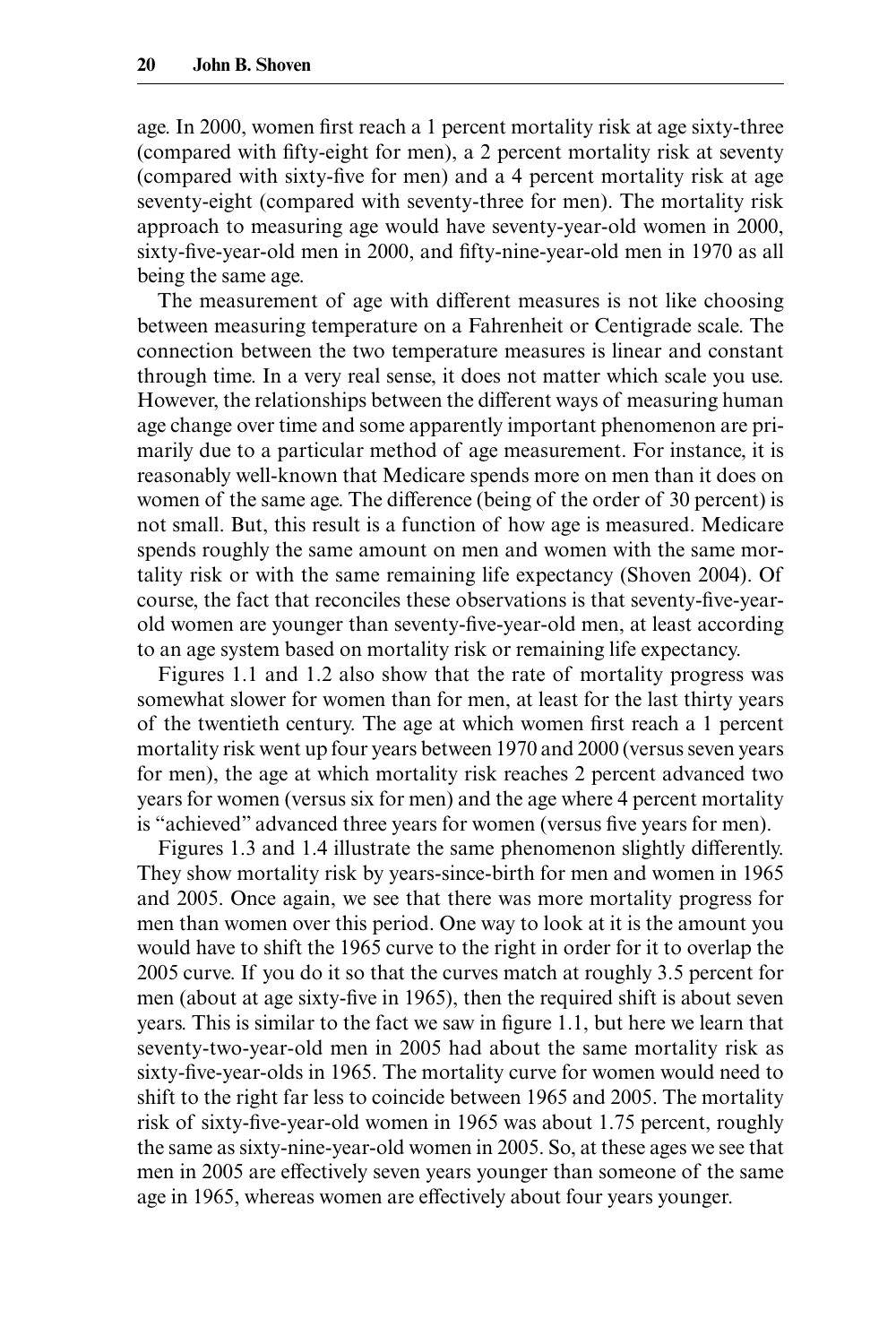

Fig. 1.3 Male mortality risk by age in 1965 and 2005, age fifty-five through **seventy- nine**



Fig. 1.4 Female mortality by age in 1965 and 2005, age fifty-five through **seventy- nine**

There are plenty of other demographic statistics we could look at regarding the measurement of age, but I will simply present one more relationship, the relationship between remaining life expectancy and mortality risk for men and women. The data are plotted in figures 1.5 and 1.6. You might have thought that the relationship between mortality risk and remaining life expectancy would be pretty stable across time (I did), since they are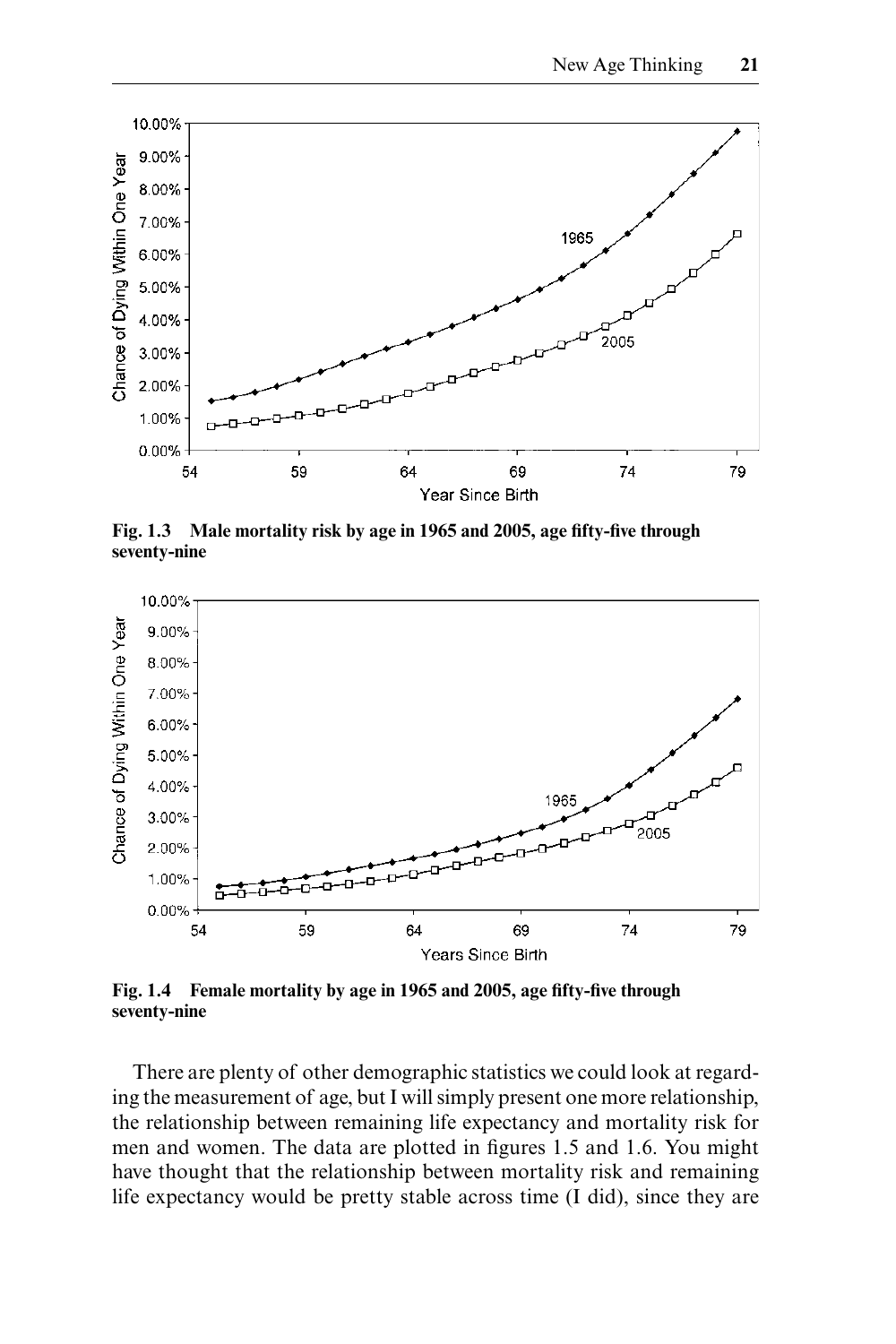

**Fig. 1.5 Remaining life expectancy by mortality risk for males**



**Fig. 1.6 Remaining life expectancy by mortality risk for females**

alternative mortality-related measures of age. However, the figures show that the relationship has changed considerably in the forty years between 1965 and 2005. The basic pattern has a positive interpretation. The charts are drawn for people between age fifty-five and seventy-nine, just like for figures 1.3 and 1.4. At least for this age range, for any given remaining life expectancy, people had a lower mortality risk in 2005 than they did in 1965. For instance, men with a fifteen-year remaining life expectancy in 1965 had about a 3.00 mortality risk, whereas such a man in 2005 had about a 2.45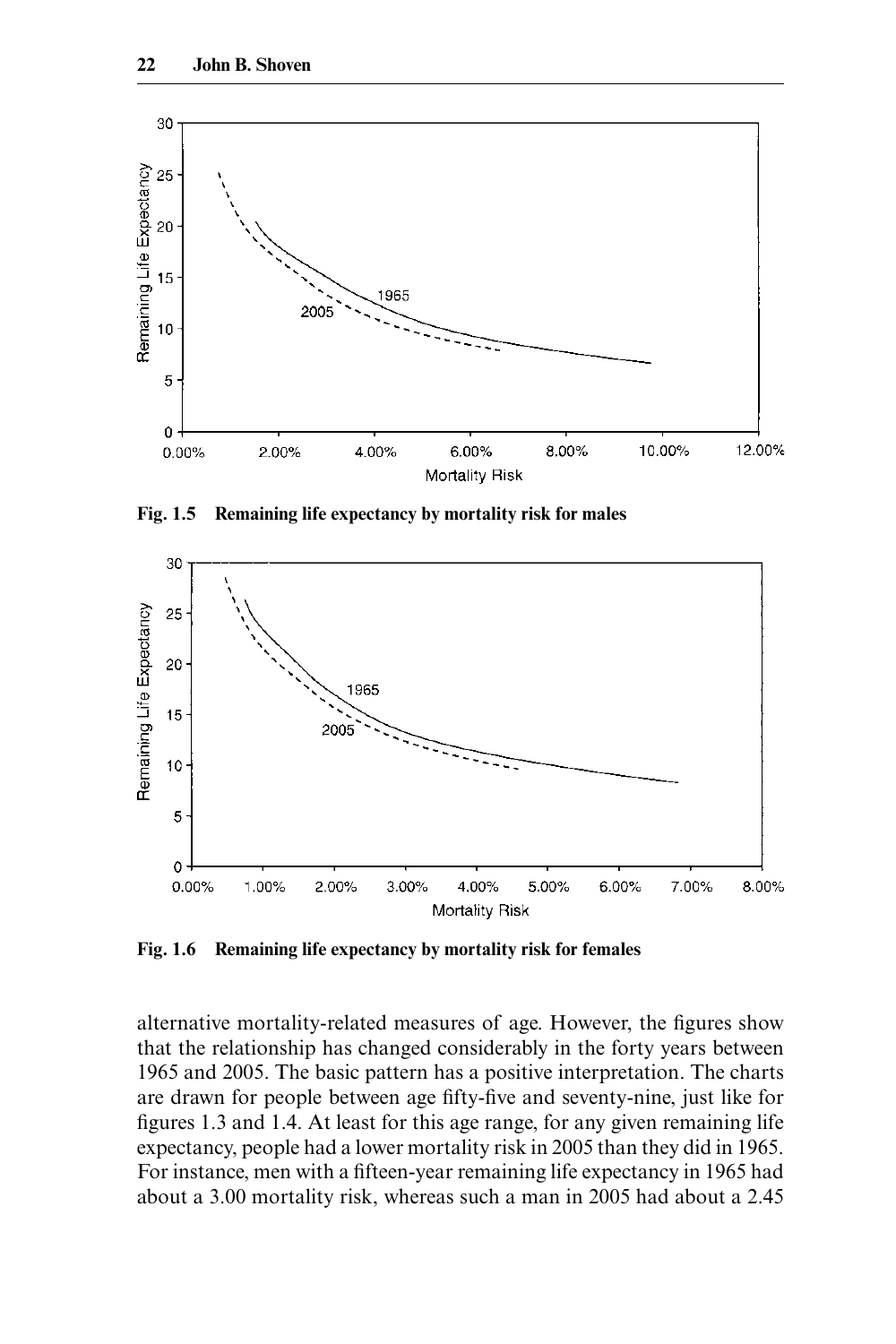percent mortality risk. For women with fifteen years of expected remaining life, the corresponding mortality risks were 2.45 percent in 1965 and 2.15 percent in 2005. At least to me, this suggests that even with the same remaining life expectancy, people are healthier in 2005 than they were in 1965. This is consistent with a mild squaring of the survival curves and a concentration of high mortality in the last years of life.

### **1.1 How Much Aging Will Occur in the U.S. Population between Now and 2050?**

There probably is as much attention paid to the anticipated aging of the U.S. population and how the economy will adjust to it as any demographic fact. Some of the predictions of the aging of the population are simply due to the use of the conventional years- since- birth measure of age. Consider two alternative definitions of who is elderly in the population, those who are currently sixty-five or older, and those who have a mortality risk of 1.5 percent or worse. Today, at least on a gender blended basis, the two definitions of elderly are equivalent, since the average mortality risk faced by sixty-five-year-olds is 1.5 percent. However, going forward being sixty-five and over and having a mortality risk of 1.5 percent and over will not be equivalent. Figure 1.7 tells the story. The Census Department predicts that the sixty-five and over population will increase from about 12.5 percent of the population today to about 20.5 percent between 2035 to 2050. In 2050, the Census predicts that the percent of the population that is elderly will continue to gradually increase. On the other hand, the percent of the population with mortality risks higher than 1.5 percent (currently also 12.5



**Fig. 1.7 Elderly as a percent of the U.S. population, 2000 to 2050**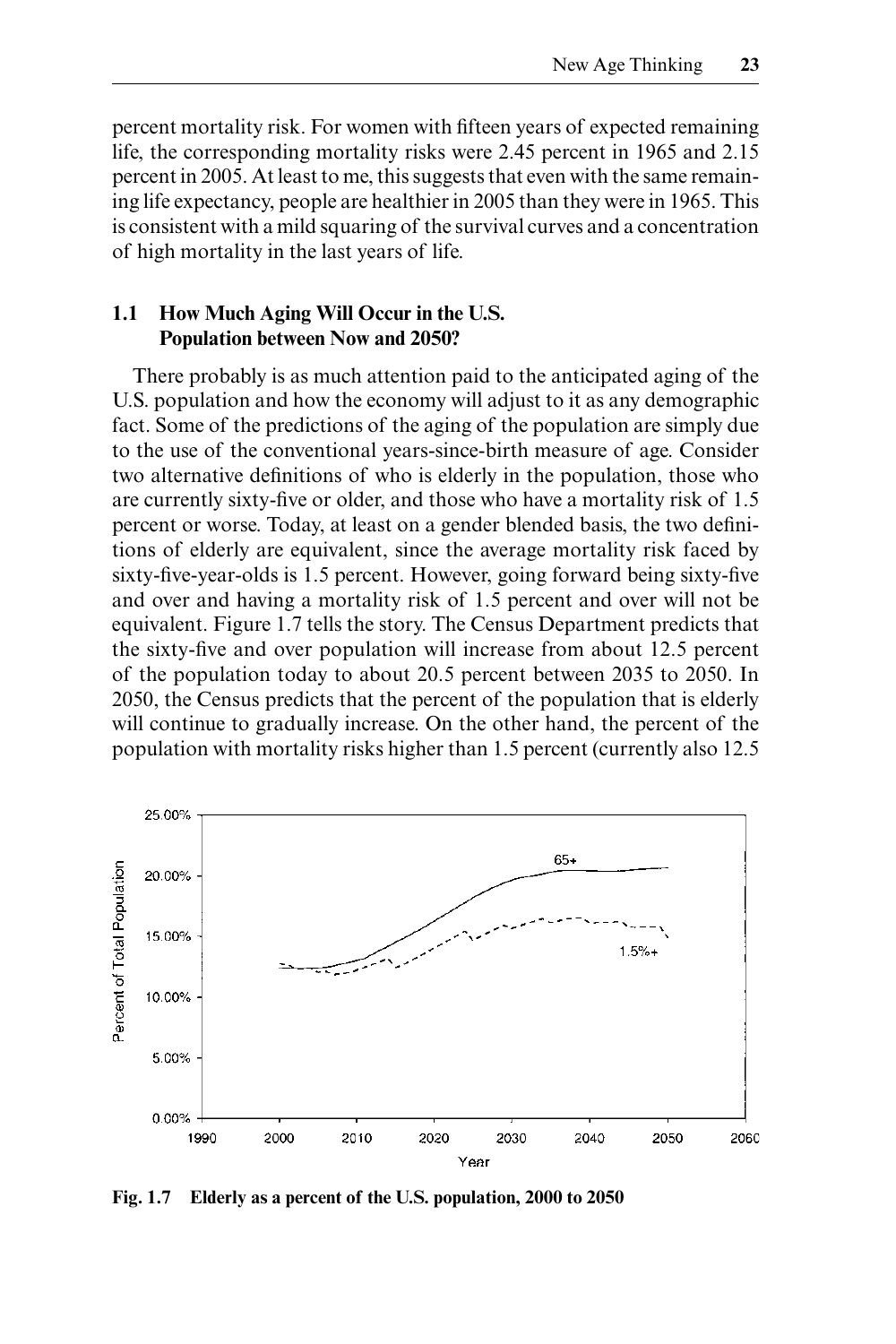percent of the population) never gets above 16.5 percent and is projected to be just slightly below 15 percent and declining by 2050. With the sixty-five and over criterion, the fraction of the population that is classified as elderly is projected to grow by approximately 66 percent by 2050; whereas with the 1.5 percent and above mortality criterion, the fraction of the population classified as elderly is projected to grow by only 20 percent. The point is the great aging of our society is partly a straightforward consequence of how we measure age. Another interpretation of figure 1.7 is that by 2050 there will be approximately 6 percent of the population that are over sixty-five years of age but who are young enough to have a mortality risk of less than 1.5 percent. By the standard criterion used today they would be classified as elderly but by any mortality-based definition of who is elderly they would not. This naturally leads to the topic of labor force participation by age.

#### **1.2 Labor Force Participation**

There have been significant changes in labor force participation by age over the past forty years. I am going to concentrate on male labor force participation because the dramatic increase of women in the workforce masks to some degree what is going on in the retirement behavior of women. The conventional graph of male labor force participation by age is shown in figure 1.8. There was a dramatic decrease in labor force participation by age between 1965 and 1985 with the labor force participation at age sixty-two falling from 79 percent to 51 percent and at age sixty-five falling from 56 percent to 30 percent. The change between 1985 and 2005 was less dramatic, with labor force falling slightly from ages fifty-five to sixty-one, but rising



Fig. 1.8 Male labor force participation by age, fifty-five to seventy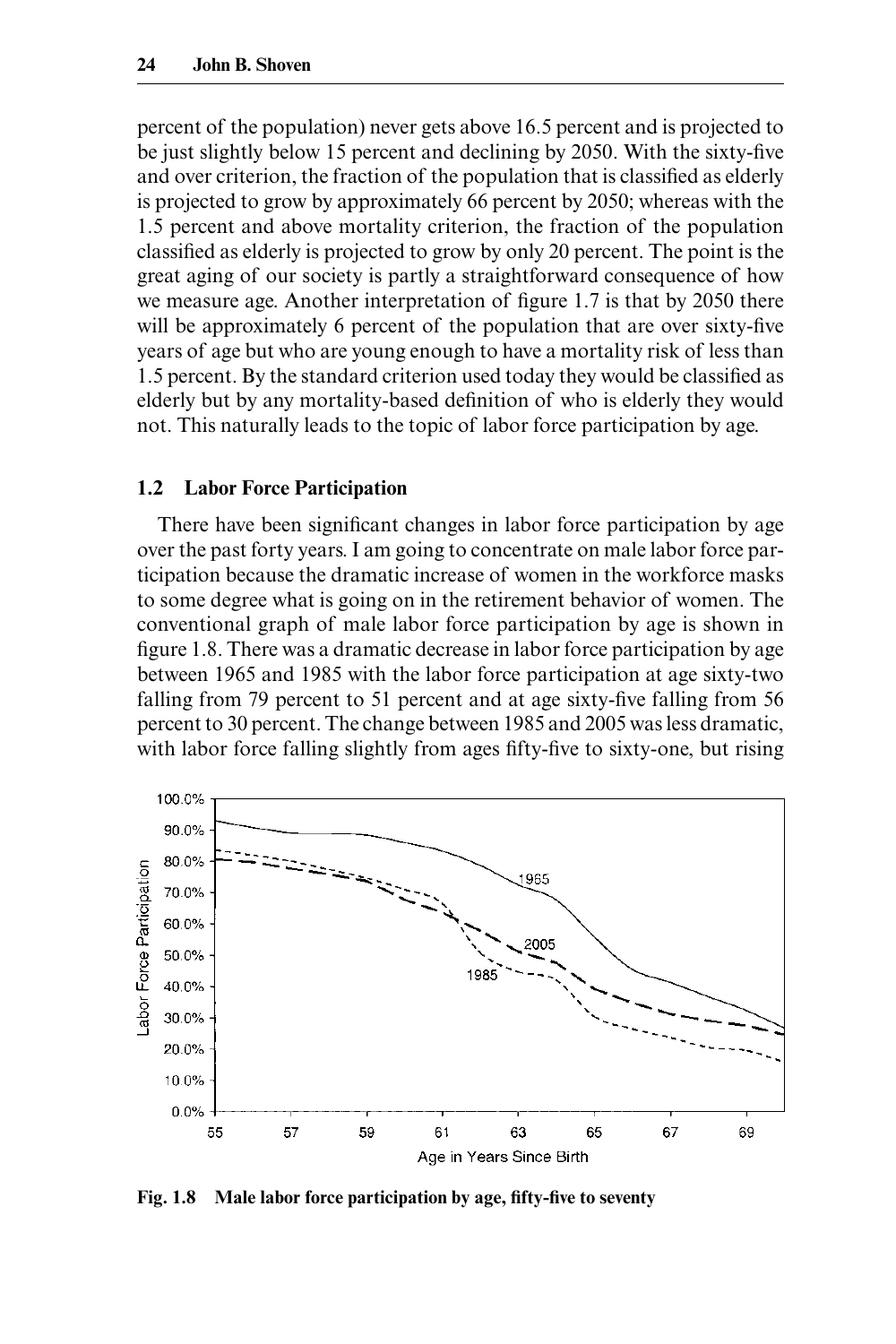somewhat from sixty-two through seventy. On average, men were retiring almost three years earlier in 2005 than they were in 1965.

If we look at male labor force participation by age with one of the two mortality-based definitions of age, we get a somewhat different picture. Figures 1.9 and 1.10 plot male labor force participation by mortality risk and by remaining life expectancy, respectively. First, the figures show that with either mortality- based age measure, the fact that men are working more at older ages essentially disappears. In figure 1.9, we see that men of a given



**Fig. 1.9 Male labor force participation by mortality risk**



**Fig. 1.10 Male labor force participation by remaining life expectancy**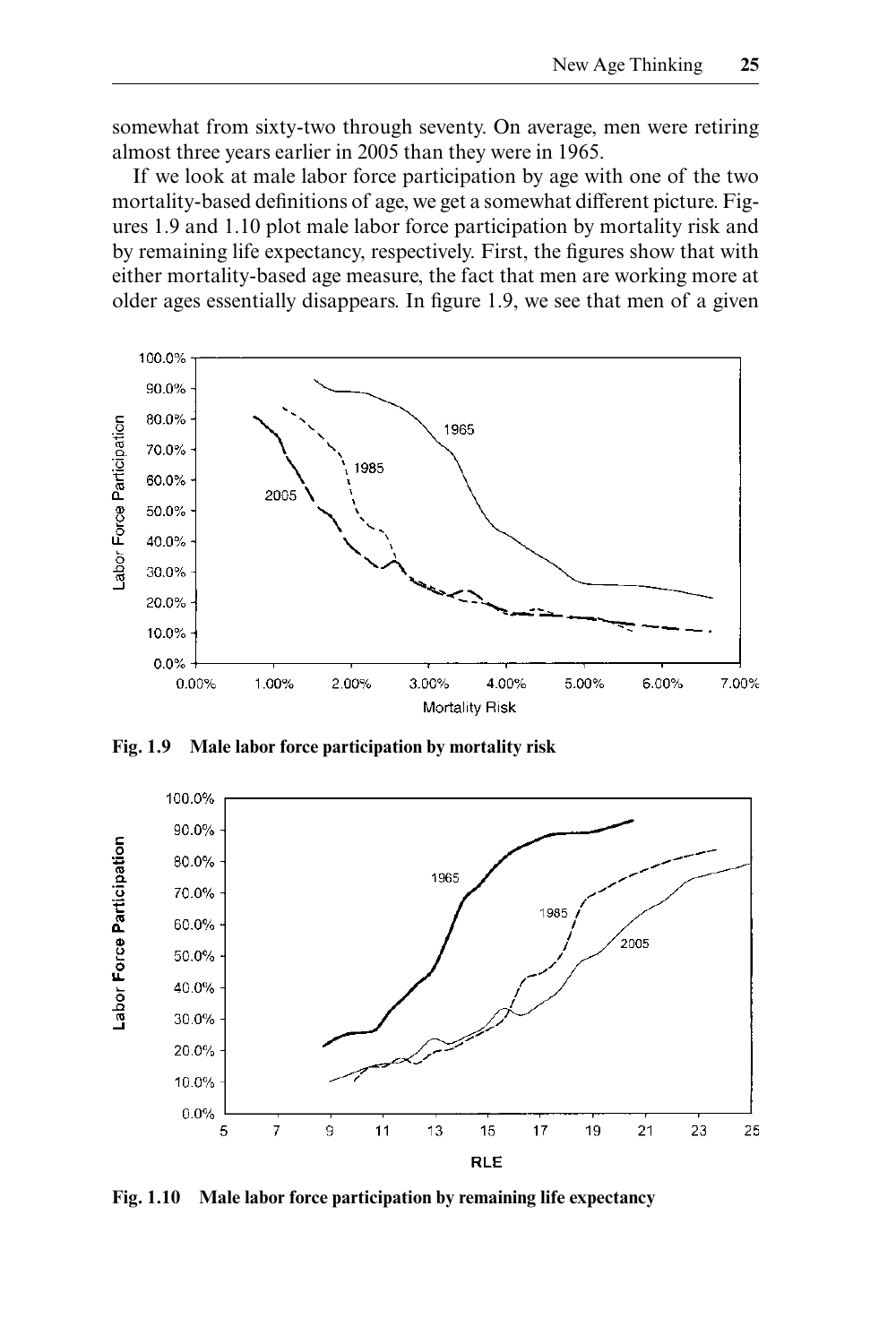mortality risk have dramatically lower labor force participation in 2005 than in 1965, and that the shift from 1985 to 2005 was generally toward lower labor force participation. Figure 1.10 perhaps is the most revealing. While the conventional chart (figure 1.8) shows that men are retiring two-and-ahalf to three years earlier than they did in 1965, figure 1.10 displays the more interesting fact that men are living roughly six years longer in retirement than they did in 1965. The six-year figure comes from noting that labor force participation was 50 percent in 1965 for men with a RLE of thirteen years, but in 2005 it was 50 percent for men with a RLE of nineteen years. Those that exit the labor force relatively early are leaving with even more than six extra years of remaining life relative to their counterparts in 1965, whereas those that exit relatively late are leaving with an extra five years of life expectancy. The overall average is that the RLE of male retirees increased six years over the forty years between 1965 and 2005 for an overall increase in the expected length of male retirement of nearly 50 percent. This percentage increase in the length of male retirement is right in the data, but it is not a well-known fact. Such a dramatic increase in the length of the average retirement has quite a bit to do with the financial strains faced by Social Security and defined benefit pension plans. Providing for a nineteenor twenty-year retirement with a thirty-five- or forty-year career is much more difficult than providing for a thirteen- year retirement. Unless retirement ages begin to adjust with RLE, today's young people could spend 40 percent of their adult life out of the workforce.

All of the increase in life expectancy of adult men in the twentieth century was taken as retirement and not work. The expected length of retirement of men increased from approximately two years in 1900 to about nineteen years in 2000. It appears to be financially impossible that the same allocation of increased life expectancy to continue in the twenty-first century. However, pension laws and programs feature lots of conventionally defined ages that have not been adjusted for improvements in mortality and life expectancy. For instance, the 59.5 age after which money can be withdrawn from tax deferred retirement accounts has not changed since it was introduced decades ago. Similarly, the age of early eligibility for Social Security (sixty-two), the age of Medicare entitlement (sixty-five), and the age that one must begin withdrawing from tax- deferred saving accounts (70.5) have not changed in at least the past forty years, if ever. These critical ages will likely need to be adjusted if we expect much of the increase in life expectancy in the twenty-first century to be devoted to work instead of retirement.

In a book I wrote with George Shultz (Shultz et al. 2008), we calculate the difference in the total labor supply in the United States in 2050 between two scenarios: (a) people retire in the same pattern as they do today by conventionally defined ages, and (b) people retire with the same lengths of retirement as they do today; that is, with the same remaining life expectancy at the time of retirement. Obviously, the difference between retiring at the same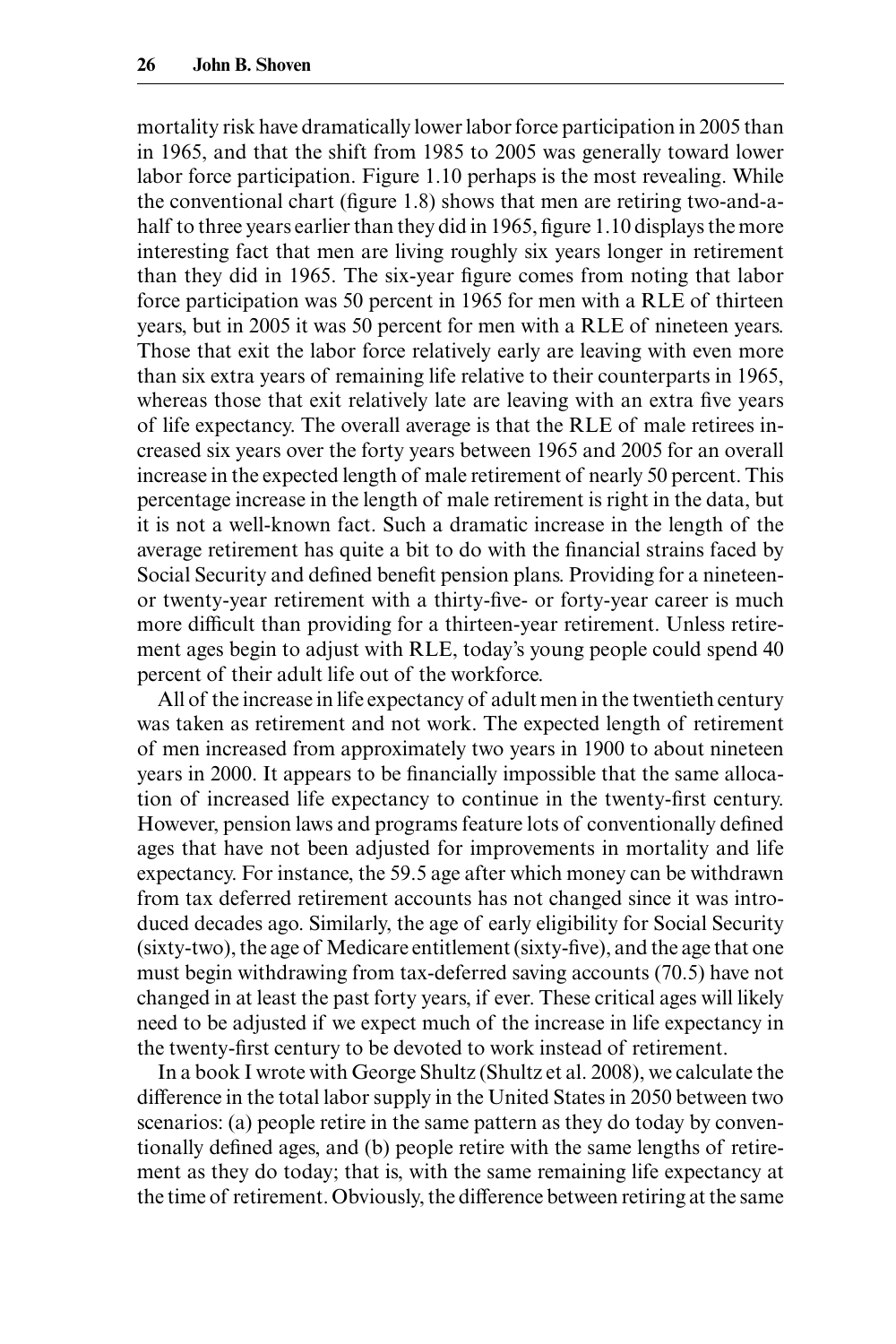ages and retiring with the same retirement lengths depends on the amount of mortality progress between now and 2050. If we use the official Census forecast for mortality improvement, then the total labor supply (in aggregate hours of work) would be about 9.6 percent higher if labor force participation stayed constant relative to remaining life expectancy (that is, the 2050 graph in figure  $1.10$  looks like the 2005 one) than it would be if labor force participation stays constant in terms of age (if the 2050 curve in figure 1.8) were to look like the 2005 one). We do not think of this 9.6 percent number as precisely estimated by any means—it might be 8 percent or it might be 10 percent. On the other hand, 9.6 percent is our best estimate and we think that an increase in the size of the labor force by such a magnitude is rather enormous. The estimate takes account not only the change in the labor force participation by age under the two scenarios, but also takes account of the number of hours worked per week at different stages of the life cycle. One way to think about it is that in one scenario, all labor force behavior (both work week and retirement) remains constant as a function of years since birth between now and 2050 and in the other scenario, all labor force behavior remains constant as a function of age. But in the second scenario, age is defined as remaining life expectancy. A simple Cobb-Douglas aggregate production function would suggest that 9.6 percent more labor would result in about 7 percent more gross domestic product (GDP), even if the extra labor was not accompanied with a larger capital stock. If investment were correspondingly higher so that the capital stock was also 9.6 percent higher in 2050 under the second scenario, then GDP could also be 9.6 percent higher. These figures of an extra 7 to 10 percent of GDP are worth pursuing, particularly given the forecasts of how much more we will be spending as a society on health care by 2050. The question is how to encourage people to balance work and retirement relative to their age and guide them on how to think of age.

There are lots of policies within Social Security, Medicare, and the tax law that actually discourage long careers. In a paper coauthored with Gopi Shah Goda and Sita Nataraj (2007), I analyzed three changes in Social Security that would level the playing field with respect to career length. Currently, Social Security counts only the highest thirty-five years of indexed earnings in computing the initial monthly benefit for someone commencing benefits. With each year of work for the first thirty-five years, the year's earnings replace a zero in the benefit calculation. Once an individual has worked for thirty-five years, additional years either replace earlier nonzero indexed earnings or they do not count at all, because they are lower than the previous best thirty-five. In all cases, the thirty-sixth, thirty-seventh, and thirty-eight years (etc.) count far less than the thirty- third, thirty- fourth, and thirty fifth years of work. The modal age at which men reach thirty-five years of covered service in Social Security is fifty-two. That is an incredibly young age to reduce or eliminate the connection between additional work and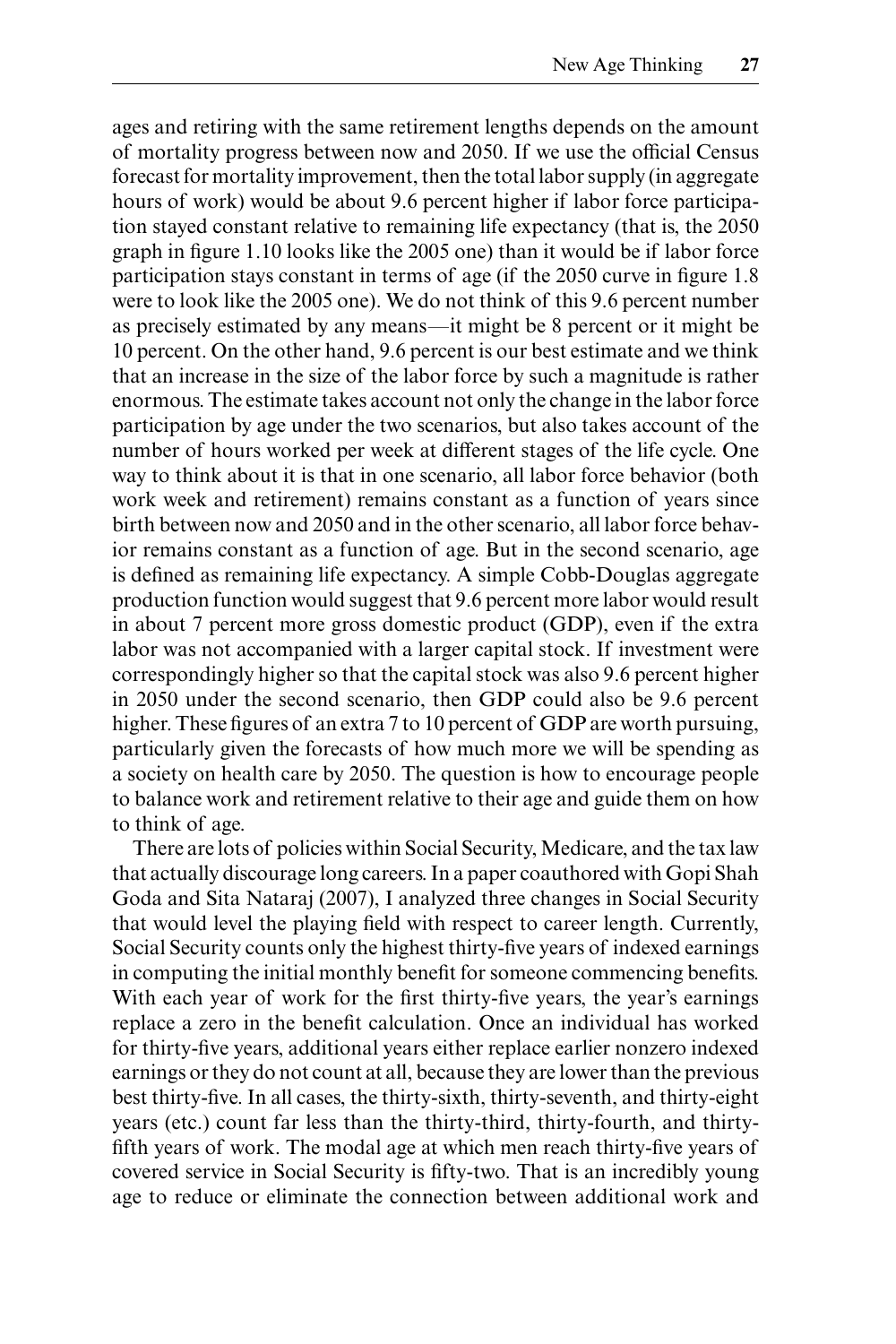contributions and higher benefits. So, one possible reform would be to raise the thirty-five years that go into the benefit formula to forty years and then index the number of years for improvements in life expectancy. A second reform would be to create a new category of workers, those that are "paid up" in terms of Social Security and Medicare contributions. After completing the years that count (forty under reform one plus whatever increase comes from further increases in life expectancy), workers would achieve this new paid- up status. They would be exempt from all payroll taxes if they choose to work further. Today, most of these workers face a pure tax with no increase in benefits to offset the additional payroll taxes that they face for working. Under this reform, they would neither pay taxes nor improve their benefits from further work. The third reform we examined was to have all of the years that count (forty), count the same. Currently, short careers are favored relative to long careers. For instance, someone who works for seventeen-and-a-half years instead of thirty-five years at the same real indexed wage rate will get significantly more than half the benefits of the full career. Social Security uses the same formula to achieve progressivity that it uses to treat people with different career lengths. Effectively, those with less than full careers are treated as if they are lower income and benefit from the progressivity of the system. There is a relatively simple fix for confounding these two effects. Progressivity can be set in terms of the average salary earned over the years worked. If one works a full career (thirty-five years under current law, forty under the first reform we examine), then the progressive formula would be used to calculate monthly benefits. However, if one works less than a full career, benefits would be reduced proportionately. A twenty-year career would generate half of the benefits of a forty-year career under the proposed reform. All of these proposals could be implemented in such a way as to preserve average benefits at today's levels.

The impact of the three proposals would be a rather dramatic change in the net payroll tax from continued work. The current law has long-career people facing a 10.4 percent payroll tax, whereas short career people actually face a Social Security wage subsidy. What is going on is that Social Security is a net subsidy (the extra benefits are worth more than the extra payroll taxes) as long as you remain on the first segment (the 90 percent segment) of the primary insurance amount- average indexed monthly earnings (PIA- AIME) formula. When you work enough to "graduate" onto the second segment of the PIA formula (the 32 percent section), you face an immediate 10 percentage point jump in marginal tax rates. Those relatively high income people who work long careers and "graduate" to the third segment of the PIA formula (the 15 percent segment) face yet another 3 percent jump in marginal tax rates. Finally, once the additional work stops qualifying in the "high 35" aspect of the PIA formula, the payroll tax becomes simply a tax with no offsetting benefit increases. All of these facts are shown on the lefthand graph in figure 1.11. Our concern is that those with long careers face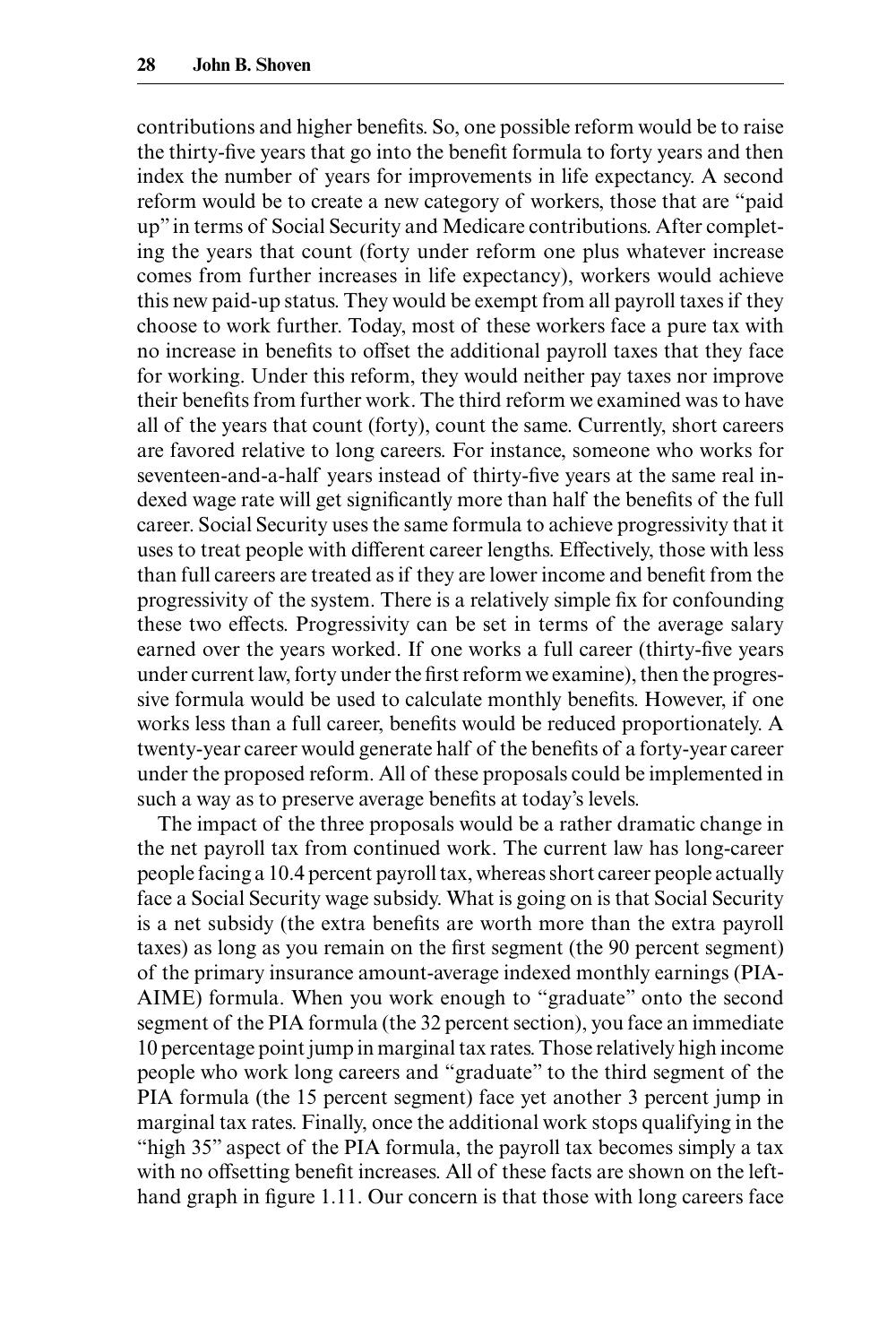high marginal tax rates while those with short careers are subsidized. The three relatively simple reforms that we examine change everything in terms of work incentives, as shown on the right- hand side of the graph. All of the jumps are eliminated as is the predominate fact of increasing marginal tax rates for those with longer careers. To us, it makes sense to try to level the playing field for those with long careers.

Figure 1.12 is another way to look at the three reforms. It shows the benefit



**Fig. 1.11 Current law; proposed law**



**Fig. 1.12 Monthly primary insurance amount under current and proposed law, average income earner**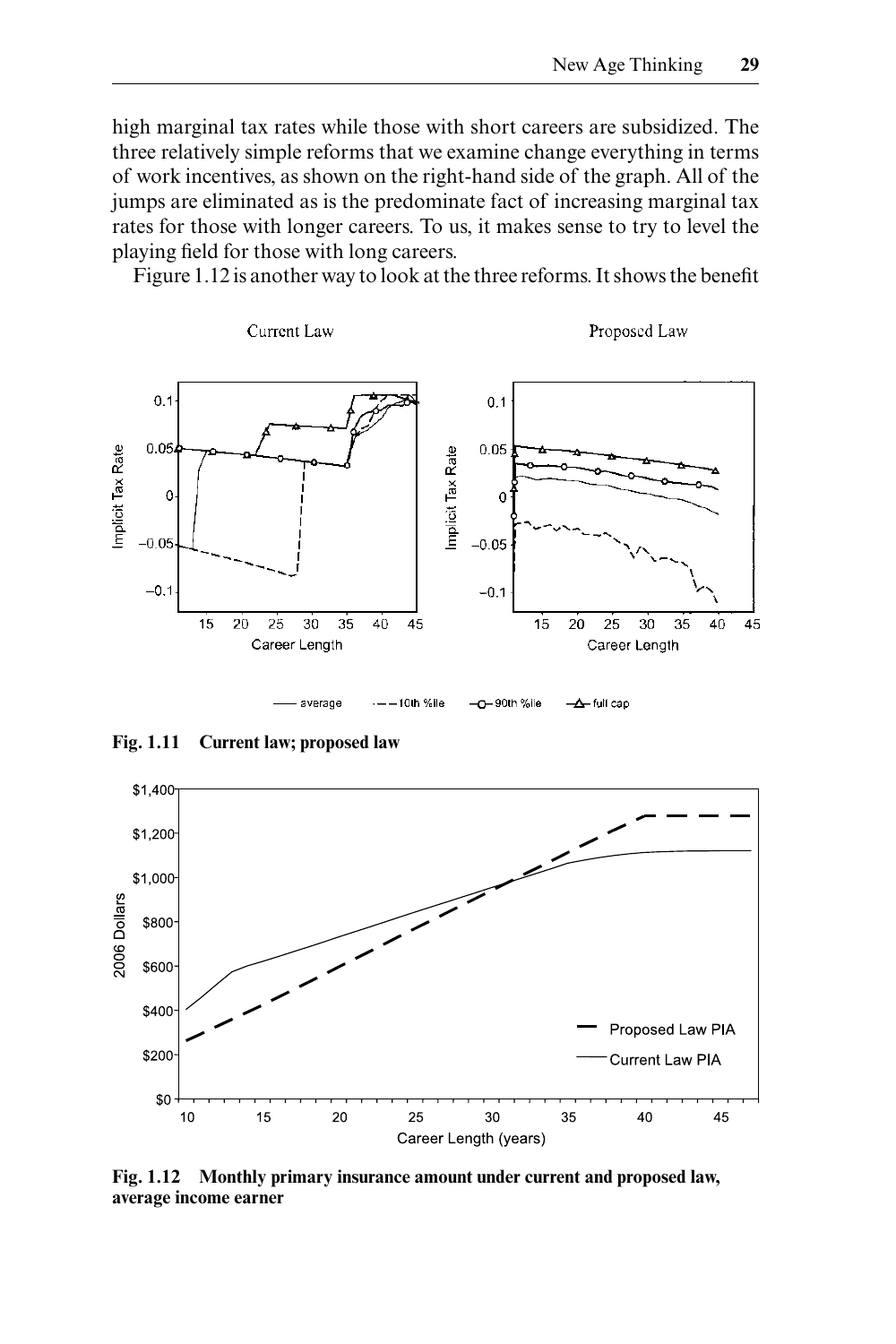levels for a person with average earnings for different career lengths under current law and under the three alternative benefit rules. What should be clear is that under the revised rules, each of the first forty years has the same marginal improvement of benefits. The current system has lower and declining marginal benefits (the flat region corresponds to the 32 percent bracket in the PIA formula) from lengthening a career. The net impact of the three rule changes would be to offer lower benefits for those with careers shorter than thirty years and higher benefits for those who work longer than thirty years. Given the improvements in life expectancy, these changes in incentives seem appropriate.

#### **1.3 Conclusion**

The current practice of measuring age as years- since- birth, both in common practice and in the law, rather than alternative measures reflecting a person's stage in the life cycle, distorts important behavior such as retirement, saving, and the discussion of dependency ratios. Two alternative measures of age have been explored, mortality risk and remaining life expectancy. With these alternative measures, the huge wave of elderly forecast for the first half of this century does not look like a huge wave at all. By conventional sixty-five and over standards, the fraction of the population that is elderly will grow by about 66 percent. However, the fraction of the population that is above a mortality rate that corresponds to sixty-five and over today will grow by only 20 percent. Needless to say, the aging of the society is a lot less dramatic with the alternative mortality- based age measures.

In a separate application of age measurement, I examined the consequences of stabilizing labor force participation by age with alternative age definitions. If labor force participation were to remain as it is today with respect to remaining life expectancy (i.e., if the length of retirement stayed where it is today) rather than labor force participation remaining fixed by conventionally-defined age, then there would be 9.6 percent more total labor supply by 2050 in the United States. This additional labor supply would be very helpful in terms of meeting the challenges of financing entitlement programs, among other things. The GDP might be almost 10 percent higher by 2050 if retirement lengths stabilize. Several policies were examined that would encourage longer work careers.

It is my opinion that the allocation of the extra lifetime in the twenty-first century cannot and will not continue the pattern of the twentieth century namely, all extra adult lifetime is taken as retirement. Even average retirement ages today look like early retirement when age is measured by remaining life expectancy or mortality risk. In order to allow people to choose when to retire without encouraging an early departure from the workforce, many ages in the laws should be indexed for demographic changes. It is time to consider a new way to measure age.